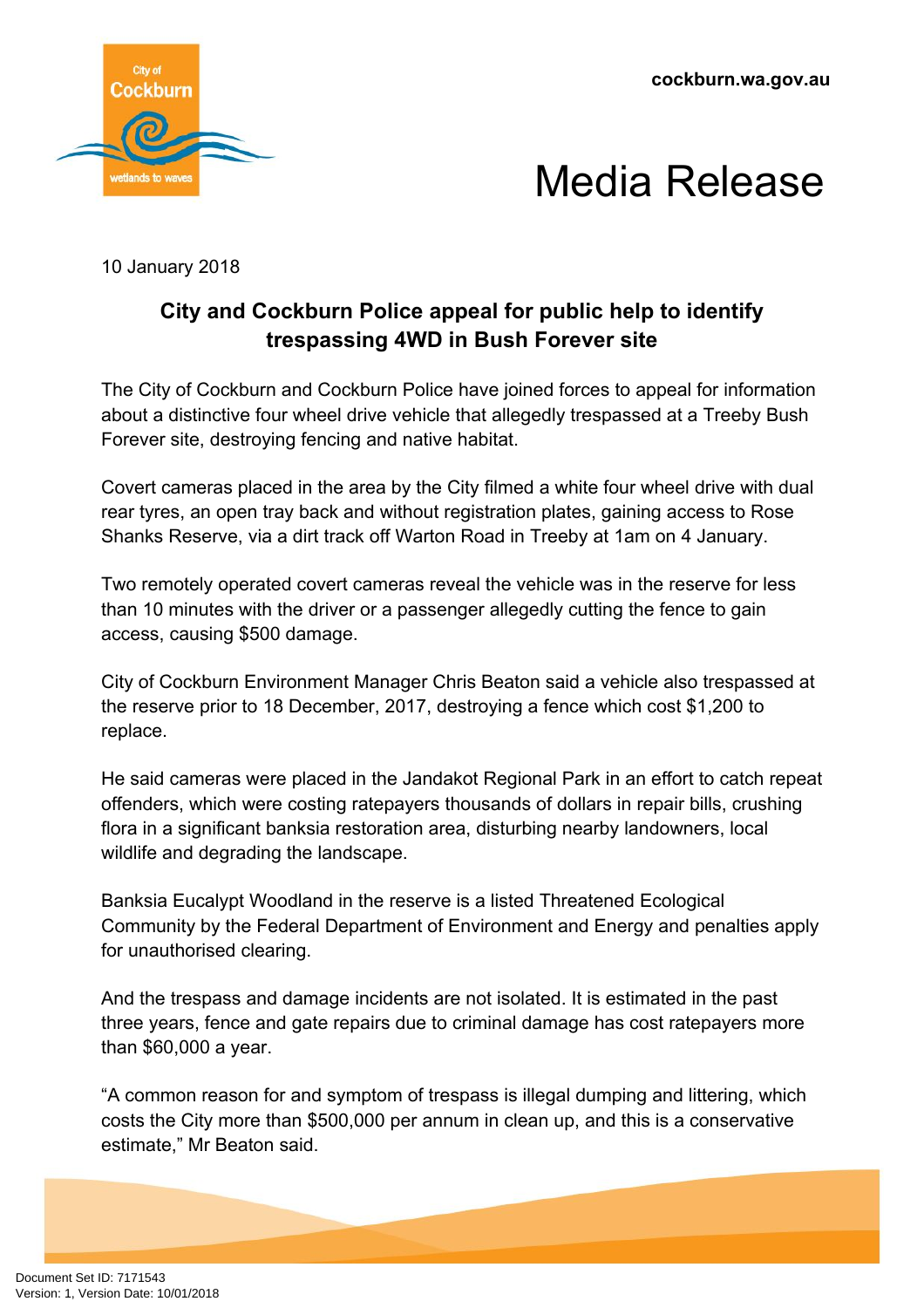



Cockburn Police Officer in Charge, Sen Sgt James Bradley said illegal off road activities were increasing in Cockburn reserves but there were hefty fines for those successfully prosecuted.

During the Christmas break, three gates and locks were stolen from Denis De Young Reserve in Banjup, costing \$2,100 to replace and following a trespass event last October, costing \$2000 in repairs, Cockburn Police charged offenders with two counts each of trespass and criminal damage.

In a separate incident, three youths, including a juvenile, were charged with three counts of criminal damage (arson) for allegedly setting fire to a bench seat and table at Eco Park, Atwell. They faced court last December with more appearances due this year.

"We have worked with the City on several occasions in the past to achieve successful prosecutions for trespass and criminal damage and support their efforts to reduce these incidents," Sen Sgt Bradley said.

"This vehicle filmed in Treeby is very distinctive which means someone may recognise it. It appears to be unregistered, which is an offence, and footage clearly shows it trespassing on private property."

People with any information about this or any other trespass, damage or dumping crimes in the City can call Crime Stoppers on 1800 333 000 or speak to Environmental Services at Cockburn council on 9411 3444.